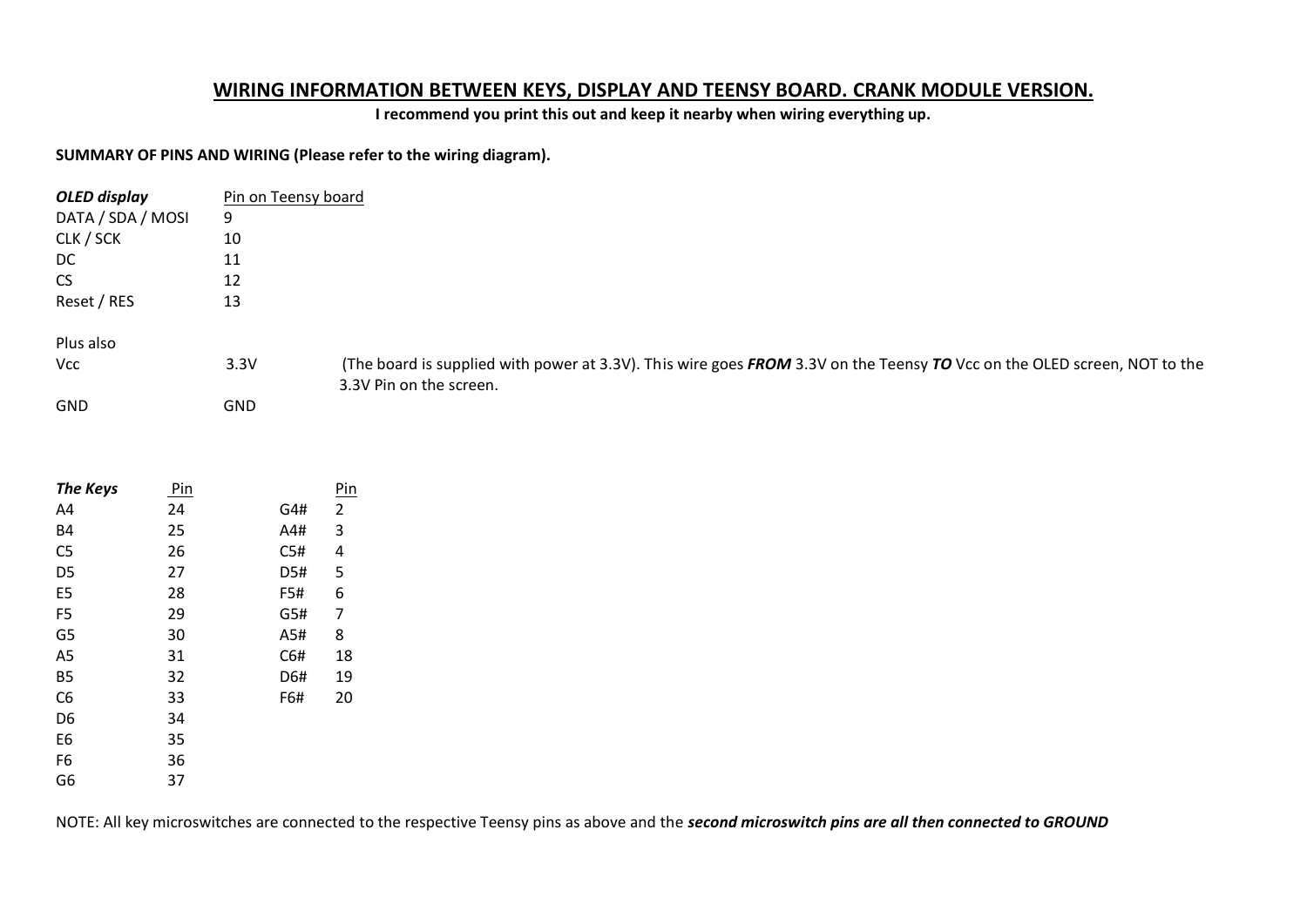### **Other components to be wired up**

#### *Gaming console push button switch*

2 wires from switch to Pin 39 and GND (2 solder holes we marked earlier on rear of the printed circuit board).

#### *Three extra pins for the Octave-UP, Octave-DOWN and Capo On/Off buttons on the front panel.*

Pin 21: Octave UP

Pin 22: Octave DOWN

Pin 23: Capo On/Off button.

As with the other pins these switches when pressed connect their respective pins to GROUND.

| Potentiometer that adjusts buzz sensitivity. 3 wires to a row of 3 holes we marked earlier on rear of the printed circuit board. |                                                                             |  |  |  |
|----------------------------------------------------------------------------------------------------------------------------------|-----------------------------------------------------------------------------|--|--|--|
| <b>Teensy</b>                                                                                                                    | Potentiometer viewed from rear with its 3 solder terminals facing downwards |  |  |  |
| GND                                                                                                                              | Left terminal                                                               |  |  |  |

3.3V Right terminal

Pin 16 Middle terminal

*2 wires running from the crank gearmotor* that we are using as a dynamo to generate a voltage when you crank it, that the Teensy board can then measure and respond to: GND

Pin 15 (solder holes we marked earlier on rear of the printed circuit board).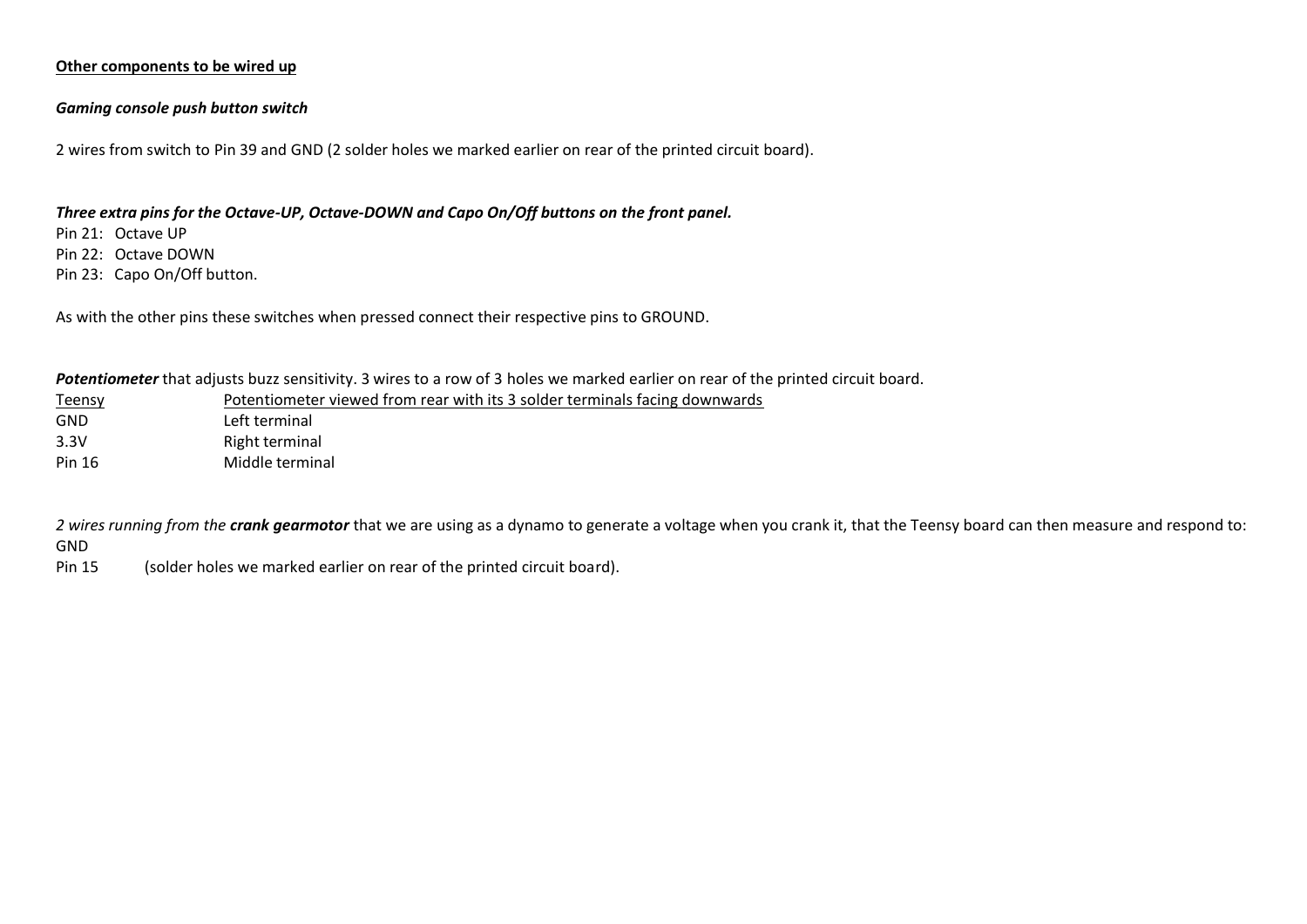

**Wiring diagram including crank module** NOTE: Updated 16/02/2022 to include the front panel mounted Octave Up, Octave Down and Capo buttons.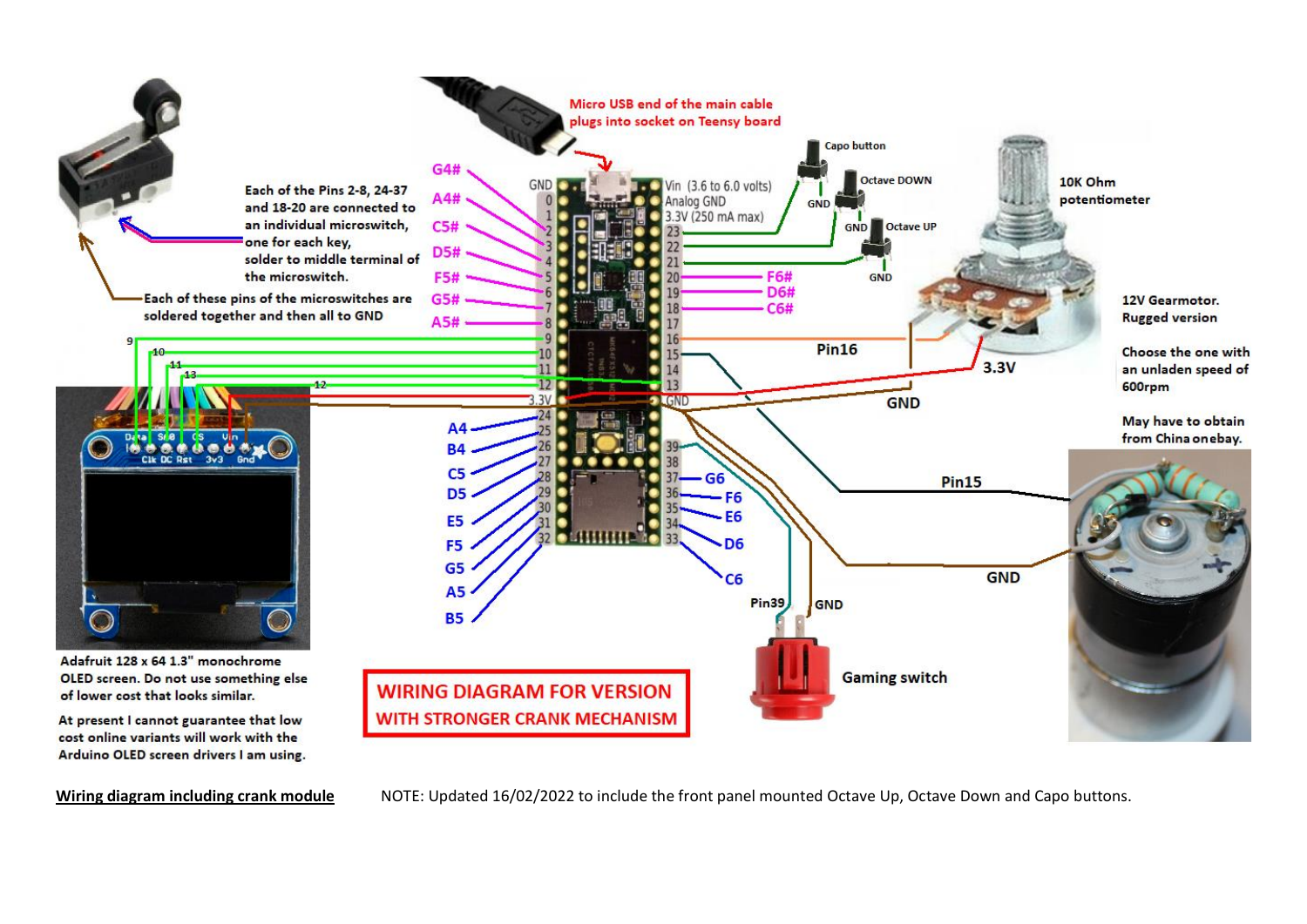Tin the solder terminals then solder one wire to the central terminal of each microswitch. Push microswitches into their sockets from this side with the roller wheels facing into the centre towards each other. Once this is done solder a continuous wire across the GND terminals of all the switches with the end of this wire then soldered to one of the GND terminals on the Teensy circuit board.



Front view with some of the keys removed to show the microswitches. This is an earlier DigiGurdy but this diagram still applies.